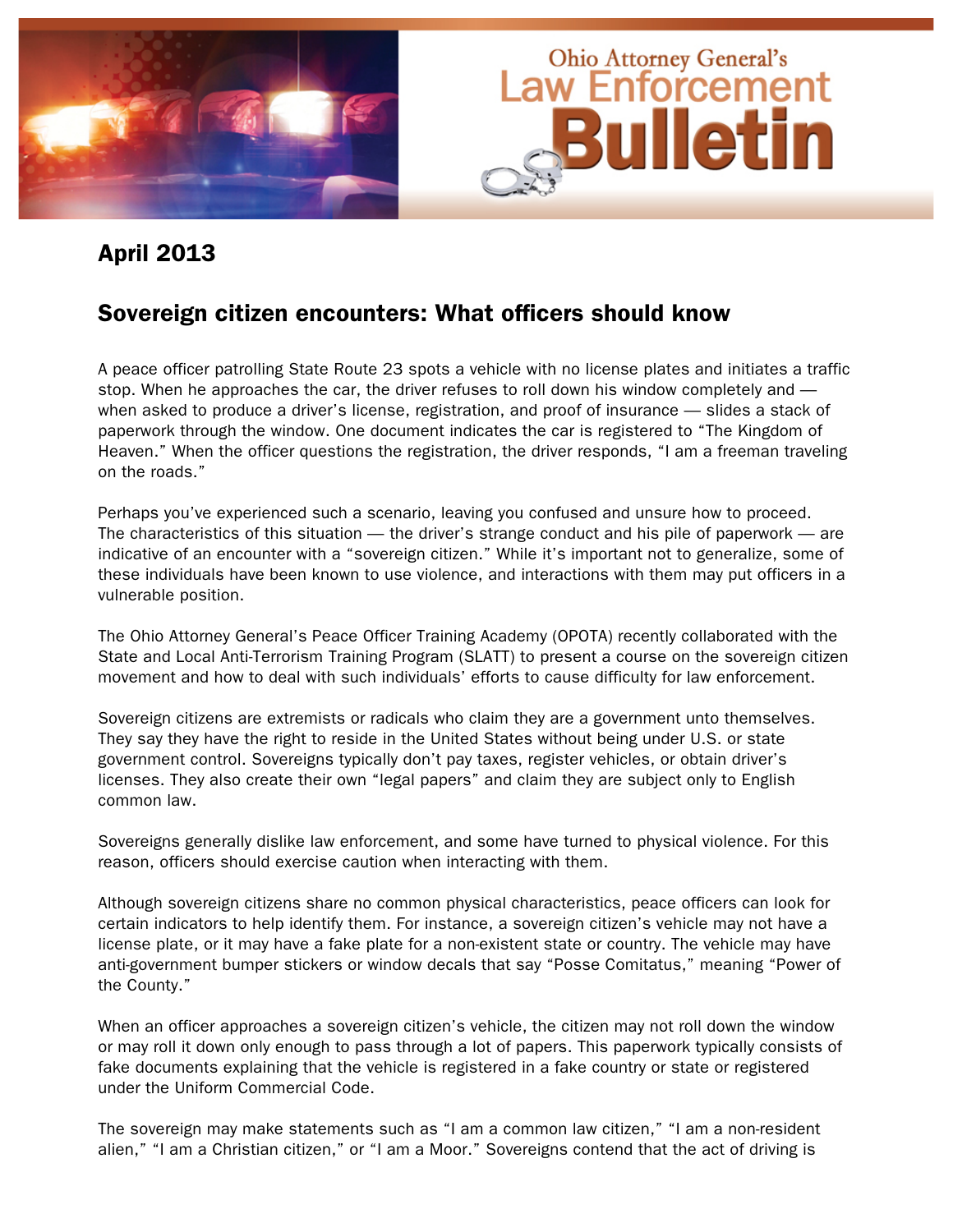"doing business" and that the government is a corporation, with law enforcement officers serving as agents of that corporation. So rather than "driving," the citizen may say he is traveling on the land or that his vehicle isn't being used for business.

The sovereign citizen may even attempt to record his interactions with you, request that you recite portions of the Constitution, or ask you to recite your peace officer's oath.

If you write a citation, the sovereign may refuse to sign the ticket or may sign the ticket and add "UD" or "TDC," meaning "under duress" or "threat, duress, coercion." The citizen also may include symbols in his signature or sign only a first name.

If you determine that you are dealing with a sovereign citizen, the most important thing to do is approach the interaction the same as you would with any other person. If, during the traffic stop, the citizen doesn't produce a proper license, registration, or proof of insurance, proceed as you would with any other stop.

Sovereign citizens try to confuse law enforcement with their comments and paperwork. It is important that you maintain control of the situation. Also, don't hesitate to call for backup if you feel it necessary.

It is wise for law enforcement agencies to develop a policy and procedure for responding to interactions with sovereign citizens. With knowledge of sovereign citizens' tactics and a departmental policy and procedure for responding, officers have a better opportunity to identify these individuals and respond appropriately.

Morgan A. Linn Assistant Attorney General and Legal Analyst

For information on OPOTA courses: Visit www.OhioAttorneyGeneral.gov/OPOTA or e-mail askOPOTA@OhioAttorneyGeneral.gov.

#### Florida v. Jardines, U.S. Supreme Court, March 26, 2013

**Question:** Can peace officers use a drug-detection dog when entering the curtilage of a person's home?

**Quick Answer:** No. It's unconstitutional to approach the curtilage of a home with *any* law enforcement tool with the intent to investigate for evidence of a crime.

**Facts:** After a detective received an unverified tip that Joelis Jardines was growing marijuana in his home, the detective's police department and the DEA set up surveillance of Jardines' house. The detective surveilled the home for 15 minutes, saw nothing suspicious, and then walked up to the house along with another detective and a drug-detection dog. The second detective kept the dog on a six-foot leash, and as the detectives and dog approached the front porch, the dog began "bracketing," pacing back and forth quickly over a 6-foot radius, in an attempt to locate the source of the odor he smelled. The dog sat near the bottom of the home's front door, alerting to the strongest source of the odor. The dog sniff lasted about one to two minutes, and once the dog alerted to the front door, the detectives and dog walked back to the cruisers and left the scene. The detectives used the dog's alert, along with the earlier tip they received, to obtain a search warrant.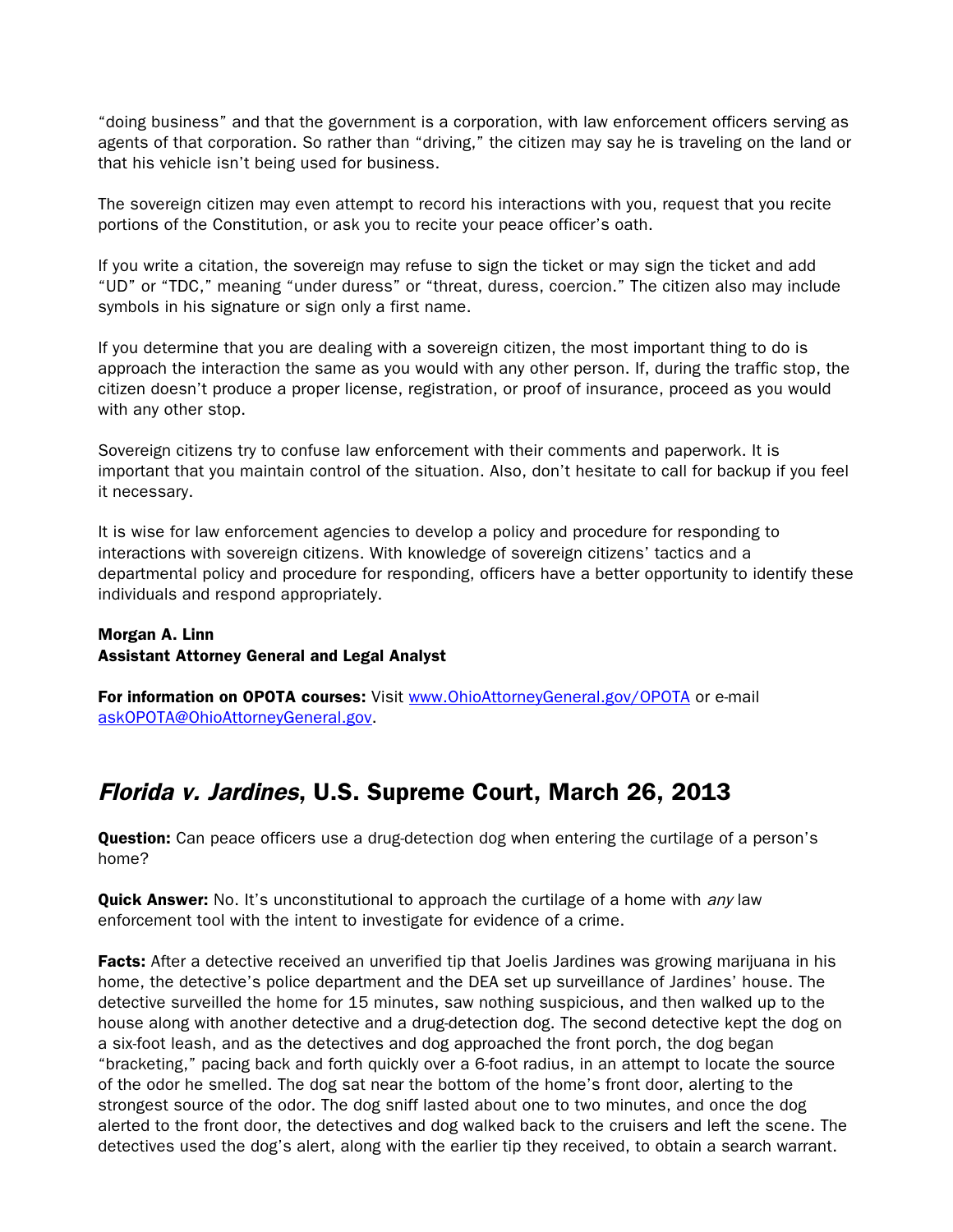The officers executed the warrant later that day, finding marijuana plants. Jardines moved to suppress the evidence, claiming that using the drug dog to investigate was an unreasonable search.

Why this case is important: The officers' conduct violated the Fourth Amendment because they trespassed. The Supreme Court explained that when the detectives approached the front porch with their drug dog, they physically trespassed onto the home's curtilage (the land that immediately surrounds a house and receives the same constitutional protections as the home).

It's important to distinguish between what the officers did here and a "knock and talk." In a knock and talk, an officer simply knocks on the door and tries to start a voluntary conversation with the occupant. This is no different than an ordinary visitor or door-to-door salesman would do. In this case, the officers approached with a drug-sniffing dog trying to find incriminating evidence. A typical visitor or salesman would not bring a drug-sniffing dog to search the premises before entering. The same could be said for other law enforcement tools (infrared binoculars, thermal imaging device, etc.) because a homeowner would not reasonably expect a member of the general public to be on their property using them.

Keep in mind: This decision basically prohibits peace officers from taking a drug-detection dog (or any other law enforcement evidence-gathering tool) directly on the property immediately around a person's home without a warrant. It doesn't change an officer's opportunity to conduct a true "knock and talk."

Visit the [U.S. Supreme Court's website](http://www.supremecourt.gov/opinions/12pdf/11-564_5426.pdf) to view the entire opinion.

## U.S. v. Kinison, U.S. Sixth Circuit Court of Appeals, March 19, 2013

**Question:** Can a sparsely written warrant affidavit support a finding of probable cause?

**Quick Answer:** Yes, because there is no set number of criteria for establishing probable cause.

Facts: A woman contacted Lexington, Ky., police to report that her boyfriend, Charles Kinison, was possibly involved in criminal sexual activity with children. A Lexington police detective called for the FBI's assistance, and an FBI agent interviewed the girlfriend. She reported that Kinison had sent her disturbing text messages about how he wanted to join a group in Savannah, Ga., that sexually exploited adopted children. The girlfriend consented to a search of her phone, and the police computer forensics unit downloaded 1,646 pages of text messages, many of which corroborated the report of criminal activity. Kinison's girlfriend incriminated herself in a few of the text messages, too.

In a follow-up interview, the FBI agent asked the girlfriend about some videos referenced in some of the texts, and she explained that Kinison viewed videos on his home computer. The girlfriend verified a photograph of Kinison and verified his phone number. The Lexington detective also conducted a records check on Kinison to verify his address. Based on all of the information collected, the detective obtained a search warrant for Kinison's house. While executing that warrant, Kinison arrived in his car. Some officers noticed that Kinison left his phone in his car, so the officers immediately obtained a search warrant for the car. Law enforcement seized Kinison's computer, and a forensic search revealed more than 300 images and 40 videos of child pornography. Kinison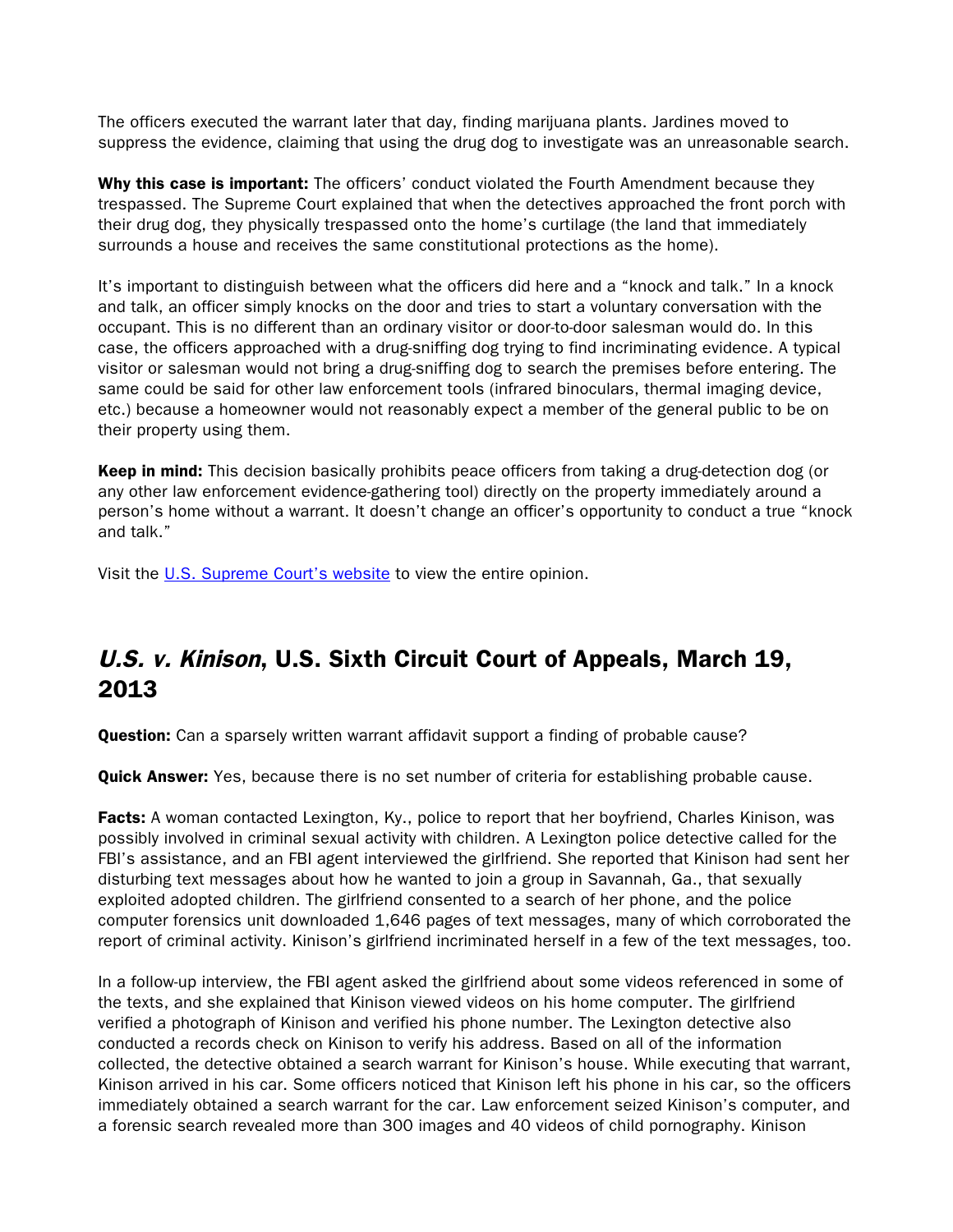moved to suppress the images, claiming officers lacked probable cause to obtain the warrants for his house and car.

Why this case is important: The court of appeals found there was probable cause for the warrants. There is no specific set of criteria that must be met before probable cause can be found. Also, warrant affidavits aren't judged by what's lacking in them, but what's included. Here, the affidavit explained that Kinison's girlfriend was a known informant, which can stand alone as sufficient probable cause. There doesn't even need to be any additional information about the known informant's credibility or past relationship with police.

The girlfriend also incriminated herself in some of the text messages that she turned over. This information only strengthens the warrant affidavit because admissions of crime also carry a particular credibility that would support a finding of probable cause. Plus, the language and nature of many of the text messages demonstrated an intimate relationship between Kinison and the girlfriend and corroborated Kinison's criminal activity. Finally, the girlfriend provided police with Kinison's cell phone number and explained that she had seen him view child pornography on his computer. All of this evidence was sufficient for the magistrate to find probable cause to issue a warrant for Kinison's home and car.

Keep in mind: When drafting warrant affidavits, specifically for computer crimes, include as much information as possible. But when you've got a known informant who has an intimate relationship with the suspect, this may be enough for probable cause.

Visit the [U.S. Sixth Circuit Court of Appeals website](http://www.ca6.uscourts.gov/opinions.pdf/13a0071p-06.pdf) to view the entire opinion.

### State v. Lockett, Seventh District Court of Appeals (Belmont, Carroll, Columbiana, Harrison, Jefferson, Mahoning, Monroe, Noble counties), March 8, 2013

**Question:** Must a peace officer determine the victim and the aggressor of a fight before detaining and frisking the parties involved?

**Quick Answer:** No, as long as the officer has reasonable suspicion to believe that a fight has occurred.

Facts: Police were dispatched about 1:30 a.m. to a local bar, where a fight had been reported. Dispatch explained that the fight involved two or three people and that one person was carrying a gun. As one officer arrived, he saw many people leaving the bar to get away from the fight. The officer entered the bar by himself and heard "screaming and hollering" inside. He spoke with security about what was going on and then began telling people to leave the bar. From here, the police officer's version of events differed from that of the bar patrons.

The officer said he saw John Lockett slap a woman, Sena Williams, in the face. The officer grabbed Lockett and passed him off to another officer, giving instructions to take Lockett outside. However, it was unclear whether the first officer told the second officer that Lockett was to be arrested or just detained. The second officer took Lockett outside and handcuffed him, but said that he didn't intend to arrest Lockett at that time. Lockett began to run from the second officer, so the officer used his Taser to stop Lockett. The officer then frisked Lockett and discovered a firearm and 11 bags of marijuana. The bar patrons, including Sena Williams, told police it was Williams who hit Lockett and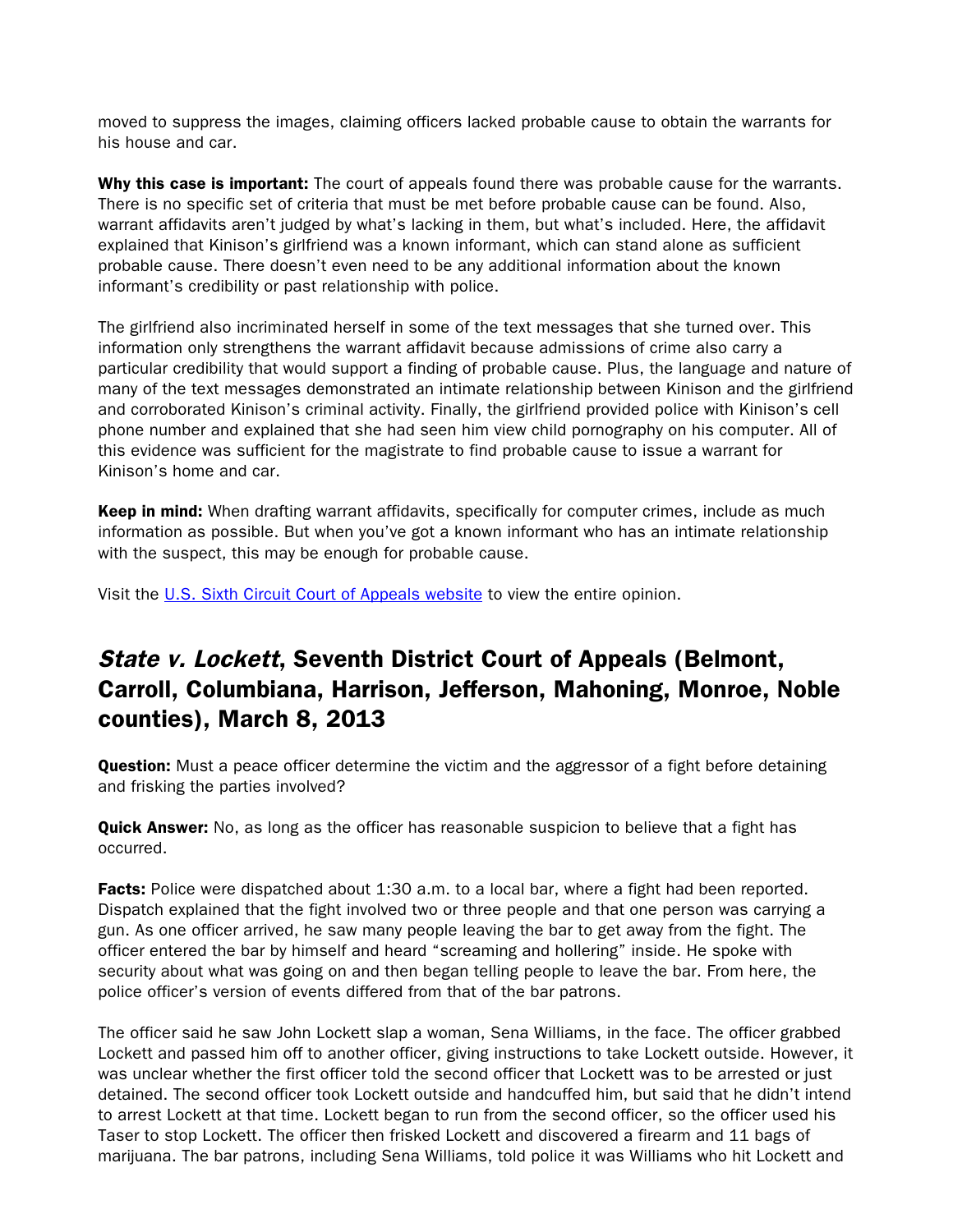that Lockett didn't retaliate. Lockett later moved to suppress the evidence found during the stopand-frisk, based on a lack of reasonable suspicion that Lockett committed any crime.

Why this case is important: The court held that the officers' actions in seizing Lockett weren't unreasonable. Lockett had been involved in an altercation. Even if there was uncertainty as to who was the aggressor, the fact that Lockett was involved in a fight gave officers a reasonable suspicion to believe that criminal activity may have occurred. Peace officers have a duty to investigate reports concerning altercations and can stop individuals said to be involved in a fight, regardless of whether they are the suspect or the victim. Reasonableness is based on the totality of the circumstances. In this case, it was reasonable to detain Lockett: Police were responding to a call about a bar fight that may have involved a gun, the bar was very crowded, and most of the patrons were intoxicated. One of the officers believed he saw Lockett hit Williams, and other bar patrons confirmed there was a fight between Lockett and Williams.

Keep in mind: When you believe an altercation has occurred, you can detain everyone who may have been involved and conduct a frisk for weapons. Safety is your main concern. There's no need initially to sort out who was the victim and who was the aggressor as long as you've got reasonable suspicion to believe a crime has occurred.

Visit the [Ohio Supreme Court's website](http://www.supremecourt.ohio.gov/rod/docs/pdf/7/2013/2013-ohio-896.pdf) to view the entire opinion.

## State v. Rich, Twelfth District Court of Appeals (Brown, Butler, Clermont, Clinton, Fayette, Madison, Preble, Warren counties), March 11, 2013

**Question:** Do peace officers violate the Fourth Amendment by attaching (and monitoring) a GPS device to a confidential informant's rented vehicle that's driven by a suspect?

**Quick Answer:** No, if the GPS was placed on the vehicle before the suspect took possession of it.

**Facts:** A police detective investigating a drug operation received a tip from his confidential informant (CI) that one of the suspects wanted the CI to rent a vehicle for a drug transport. The detective rented a Chevy HHR and attached a GPS device underneath the car's rear bumper for tracking the vehicle's movements and arranged for police to conduct visual surveillance on the vehicle. He delivered the car to his CI.

A few days later, two suspects, Daniel Rubio and Santiago Sanchez drove the vehicle to a grocery store parking lot, where they met up with others, including Aron Rich, who arrived in a separate vehicle. Rich went inside the grocery store and left 20 minutes later. He got into the Chevy HHR by himself and drove it away. The officers who were conducting surveillance on the vehicle followed Rich and the other suspects' vehicle, but at some point the two cars split up. Rich then pulled into another grocery store and met up again with Rubio, Sanchez, and two other suspects. They all left the second grocery store in three separate vehicles a short time later. At that time, police stopped all the suspects' vehicles and found a locked toolbox with eight kilograms of cocaine in the back of the Chevy HHR. Rubio was driving the HHR at that time, but different police officers conducting physical surveillance observed Rich driving it at some point. Rich moved to suppress the evidence, arguing that placing the GPS on the HHR's bumper violated Rich's Fourth Amendment rights.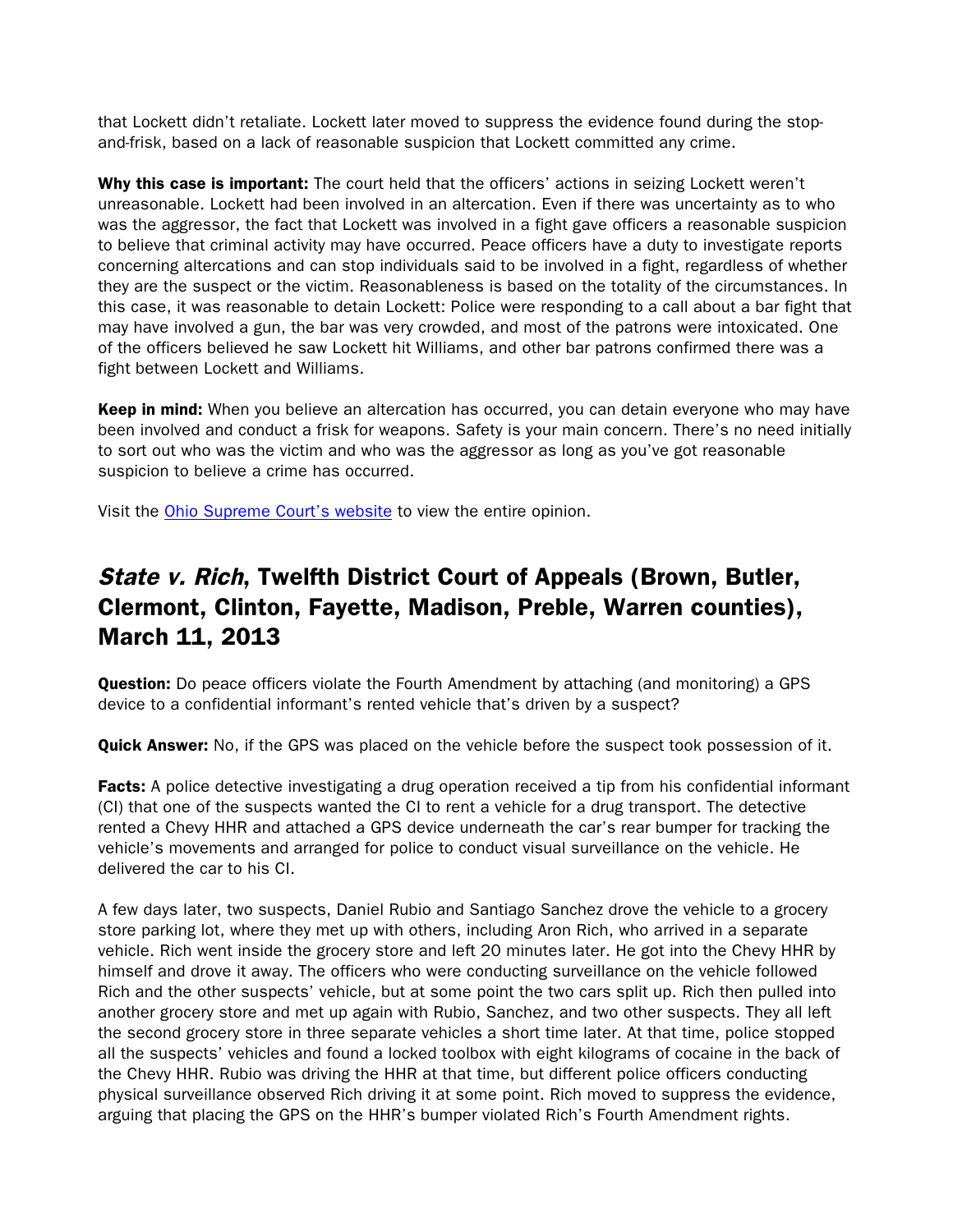Why this case is important: The court found no Fourth Amendment violations here. First, even though Rich claimed he had a possessory interest in the HHR that allowed him to challenge law enforcement's placement and use of the GPS, the court held that Rich's permission to drive the vehicle didn't give him a "legitimate (objective) expectation of privacy" in the vehicle. Therefore, he technically had no standing to claim his rights were violated. Also, when applying the U.S. Supreme Court's analysis from the *Jones* GPS case, the police here didn't commit any trespass by placing a GPS on the vehicle. The device was attached to the vehicle *before* Rich took possession and drove it. Finally, Rich was "several times removed" from having a reasonable expectation of privacy in the HHR, because he received permission to drive the vehicle from two of the other suspects. They got permission from the police CI, who got the car from the police detective.

**Keep in mind:** This case seems to give the green light for law enforcement to place GPS devices on a CI's vehicle as long as it's placed on the vehicle before a suspect would have the opportunity to take possession of it.

Visit the [Ohio Supreme Court's website](http://www.supremecourt.ohio.gov/rod/docs/pdf/12/2013/2013-ohio-857.pdf) to view the entire opinion.

# State v. Carr, Eleventh District Court of Appeals (Ashtabula, Geauga, Lake, Portage, Trumbull counties), March 4, 2013

**Question:** Can a peace officer have a suspect's blood drawn without consent or a warrant in order to collect evidence of a crime?

Quick Answer: Yes, but only if there's probable cause to arrest and exigent circumstances exist, which strongly depends on the facts and circumstances.

**Facts:** A police officer was dispatched to a traffic accident on an interstate highway. When he arrived, the officer saw one vehicle on the road's left shoulder and a second car in a ditch off the right shoulder. The officer spoke to one of the drivers, Michael Carr, who had blood running down the front of his face, slurred speech, and seemed confused. EMTs placed Carr in an ambulance, and at that point, the officer noticed that Carr had a very strong odor of alcohol on his breath. The ambulance took Carr to the hospital, and the officer finished up his investigation at the scene before stopping by the police station to grab a blood sample kit. He took the kit to the hospital to see Carr because he believed Carr was under the influence of alcohol at the time of the wreck.

Sometime later, the officer was able to speak to Carr. He gave Carr a Miranda warning. Carr admitted to drinking a glass of wine, but he denied being in an accident. He also refused to take any blood alcohol test despite being told that he was under arrest and that a refusal would mean automatic suspension of his license. Carr's doctor later told the officer that he didn't believe Carr was in the right frame of mind to consent or refuse, so the officer had hospital staff draw blood. Carr's blood alcohol level was .202. Carr moved to suppress the results of his blood test because he refused consent to the warrantless blood draw.

Why this case is important: The court held that Carr's blood draw was constitutional. According to the U.S. Supreme Court's decision in *Schmerber v. California*, if a peace officer has probable cause to arrest a driver for an OVI, and exigent circumstances exist, a warrantless blood draw may be taken from the suspect without the suspect's consent. Here, the officer noted how Carr had slurred speech, acted confused, had a strong odor of alcohol, and admitted to drinking wine. Also,